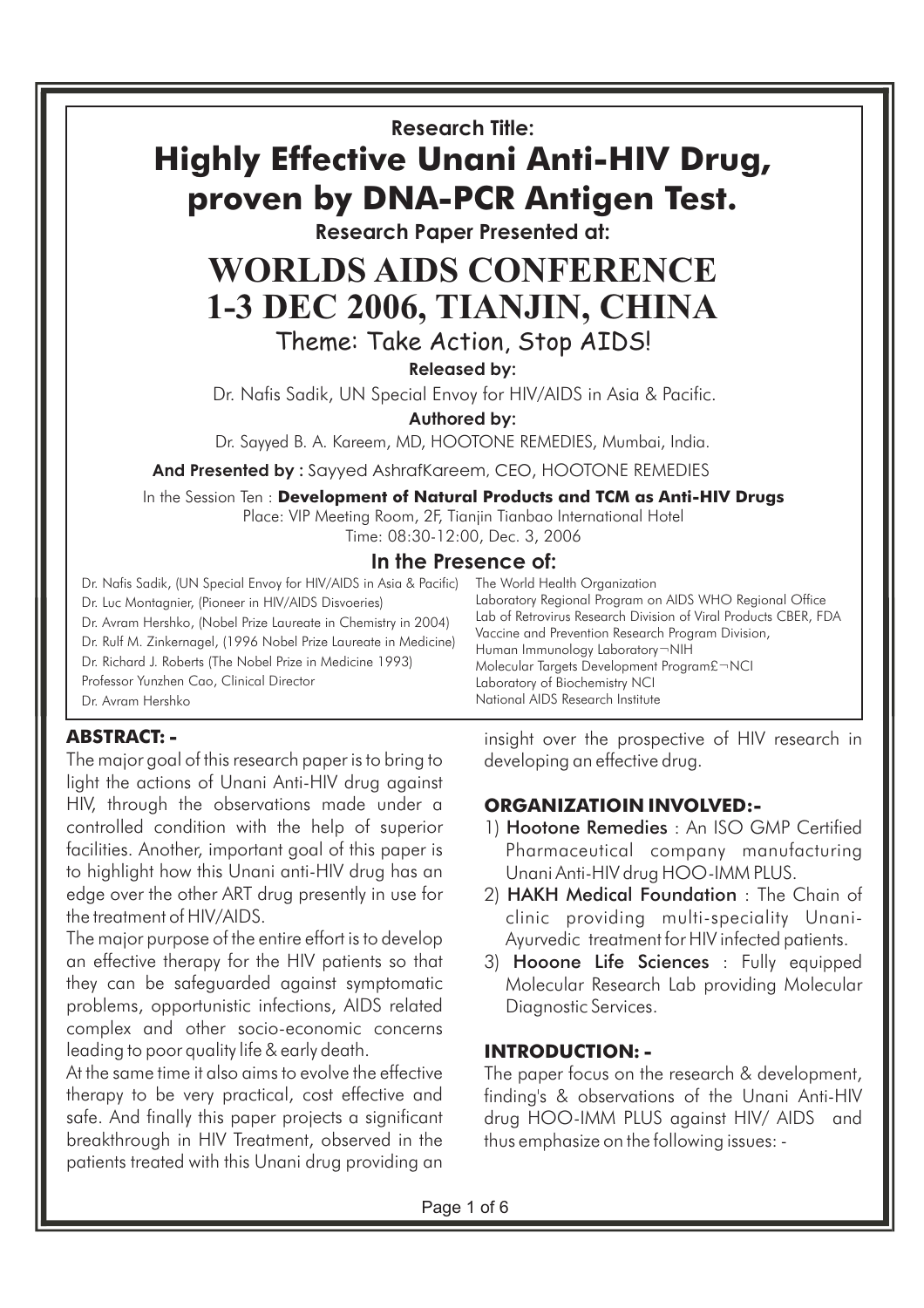- 1) Development of the Unani Anti-HIV Drug.
- 2) Invitro Lab Studies.
- 3) Invivo human clinical Studies.
- 4) Phenomenal change in DNA-PCR Test.
- 5) A major breakthrough in HIV Treatment: Present Antigen Vs Present Antibody Test.
- 6) A major finding, an insight for HIV research:Past Antibody Vs Present Antibody Test.
- 7) An Edge over the other Anti-HIV drug.
- 8) Felicitation and Appreciation of the therapy.

### **1) Development of the Unani Anti-HIV Drug**

The formulation of the drug is made according to the Unani system of Medicine and approved from FDA (Food and Drug Administration), Mumbai, India. And the compositions of the formulation are purely herbal, standardized according to the Pharmacopoeia of Herbal Extracts.

The R&D of this particular drug initially started as a treatment for the asymptomatic and symptomatic HIV associated diseases and AIDS related complex. And later with the considerable improvement in the patients noted in response to the therapy more scientific and controlled studies were undertaken with the help of modern molecular diagnostic services from reputed and a well-equipped laboratory 'Reliance Life Science.

And the records of the tests were well maintained in the form of soft and hard copies representing R&D data pertaining to the treatment.

The formulation has undergone scientific studies for the two most important tools for analyzing the effectiveness of the drug; they are a) Invitro Studies and b) Invivo Studies. Also the formulation has successfully gone through a toxicity test and certified for free from heavy metals, steroid and animal origins, lead, arsenic, mercury etc.

## **Composition of the Unani Anti-HIV drugs: -**

## HOO-IMM PLUS (A)

1)Saffron (Zafran) Pg292\* - Restorative, builds up body's defence mechanism thereby strengthening the immunity system

considerably.

- 2)Orchis Latifolia (Salab Misri) Pg147\* Tonics for blood, vital energy and vital essence.
- 3)Pipper Longum (Phil Phil Daras) Pg 119\* Strengthens up spleen, lymphatic glands. Activates the endocrine glands of the body.
- 4) Peganum Harmala (Hurmul) Pg 61\* Increases level of cellular immunity; inhibits replication of viral activities.
- 5)Pipper Nigrum (Kali Miri) Pg 336\* A Pulmonary tonic, important in long term strengthening of the lungs.
- 6) Withania Somnifera (Asgandh) Pg 64\* A Nervine tonic, helps relieve associated psychological tension or anxiety.
- 7) Sida Cordifolia (Beej Band) Pg 140\* A Diuretic, relieves the congestive nature accompanied by water retention.
- 8) Pearl (Moti) Pg345\* Increases amount of calcium, iodine and phosphorus in the body.

## HOO-IMM PLUS (B)

- 1) Pistachia lentiscum (Masthagi) Pg339\* Tonics for blood, vital energy and vital essence.
- 2) Hollerrhena Antidysenterica (Inderjo Talkh) Pg79\* - Anti-diarrheal relieving dysenteric symptoms.
- 3) Emblica Officinalis (Amla) Pg  $49^*$ Strengthens up lymphatic glands by promoting lymphocyte transformation.
- 4) Arista Lochia (spp) (Zaravant) Pg 140\* An Anti-microbial, helps the body control and clear bacterial infection.
- 5) Zingiber Officinalis (Zanjabeel) Pg 55\* An Expectorant remedy, helps to maintain a minimum build up of sputum in the lungs.
- 6) Pistachia Vera Linn (Gul Pista) Pg122\* Enhance renal functions.
- 7) Punica Granatum Linn (Gul Anar) Pg75\* Prevents degeneration of renal tubes & nephrons.

## HOO-IMM PLUS (C)

1) Santalum Album (Sandal) Pa 166<sup>\*</sup>

Page 2 of 6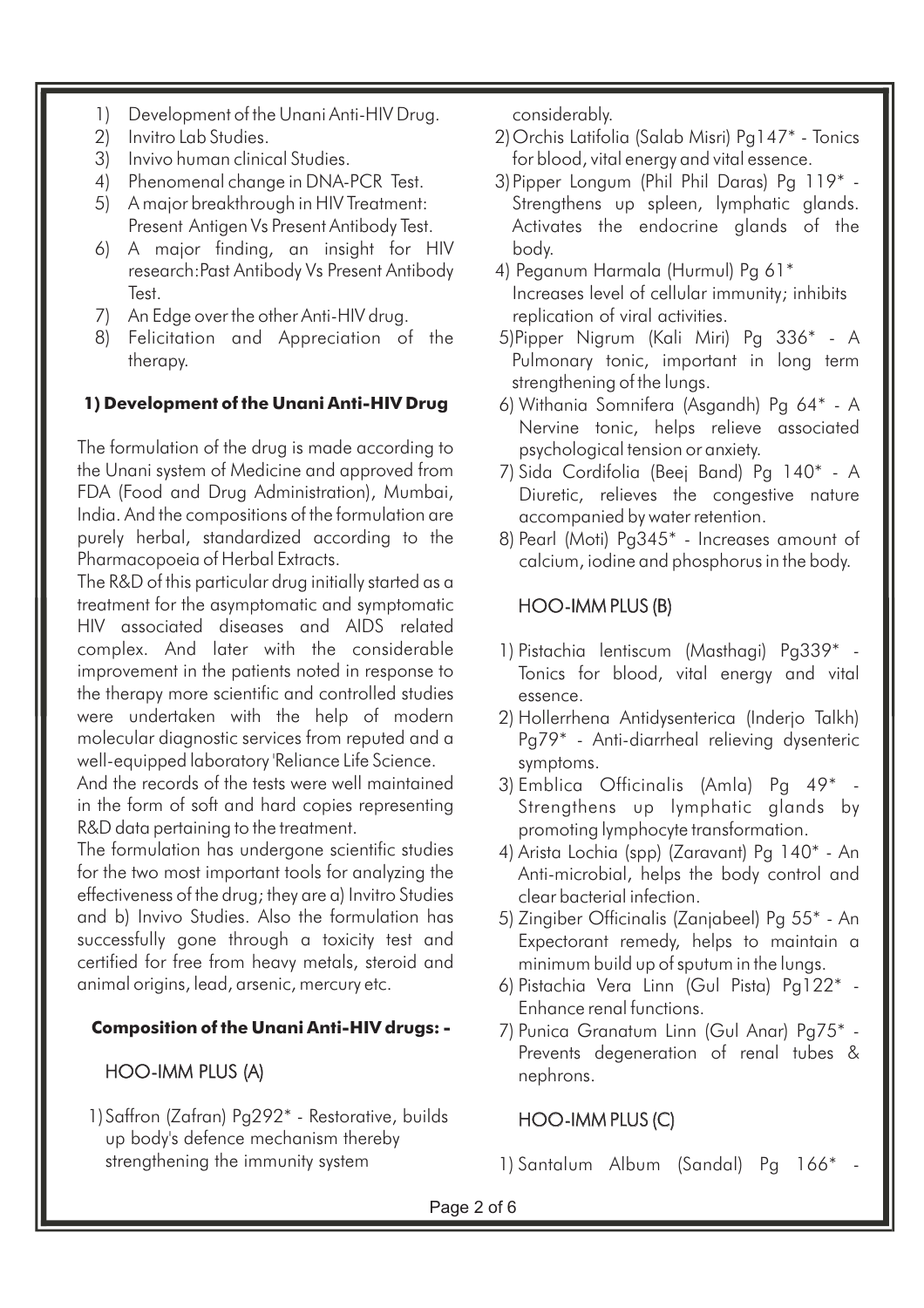Enhances new cells regeneration, cleans up dead cells & prevents pus formation.

- 2) Similex China Linn (Chob Chini) Pg167\* Accelerates protein synthesis, thus stimulating cell regeneration.
- 3) Piper Cubeba (Kabab Chini) Pg 263\* Accelerates protein synthesis, thus stimulating cell regeneration.
- 4) Swertia Charata (Chiraita Shirin) Pg160\*- Detoxify the impure blood.
- Increases level of cellular immunity; inhibits growth of tumor cells. 5) Borage Officinalis (Gav Zuban) Pg296\* -
- Anti-neoplastic, prevents development & maturation of malignant cells. 6) Centaurea Behen (Behman Surkh) Pg108\* -
- Strengthens up spleen, lymphatic and endocrine glands. 7) Lavendula Steochas (Istukhudus) Pg63\*-

## HOO-IMM PLUS (D)

- An Anti-microbial, helps the body control and clear bacterial infection. 1) Delphinium Denudatum (Jadhwar) Pg 359\*-
- 2) Planta Goovata (Isabgol) Pg62\* Promote bowel movement through stimulation of bile production in the liver.
- 3) Chena Podium Album (Bathwa) Pg 93\* Circulatory Stimulant, promotes the circulation of blood and thus oxygen availability for vascular resistance,
- 4) Artemisia Absinthium (Afzantheen) Pg 66\*- A Vascular Tonic, helps nourish the tissue of the arteries and veins. Prevents against hardening of fibrous muscles of the Heart.
- An Anti-spasmodic, eases the muscle spasms, cramps that are the immediate cause of pain. 5) Arista Lochia (spp) (Zaravant) Pg 207\* - An
- 6) Terminalia Arjun (Arjun) Pg 57\* Cardiac & Vascular Tonic, supports the tissue of the cardiovascular system, maintaining flexibility and tones affected vessels.
- 7) Cinnamomum Zeyanicum (Dalchini) Pg181\* - This drug rectifies all mucus membrane in the body after reducing the virus.

HOO-IMM PLUS (E).

- 1) Swertia Charata (Chiraita Shirin) Pg160\*- Detoxify the impure blood. Antipyretic subsides persisting fever
- 2) Kawal Gatta (Nelumbu Nucifera) Pg283\* Relieves congested & catarrhal conditions of liver and controls secretion of bile.
- 3) Meba Azadrach (Bakain) Pg 100\* Antitumor immuno-surveillant system, intensifies phagocytosis of reticulo-endothelial systems.
- 4) Rubia Cordifolia (Majeeth) Pg 335\*- Accelerates protein synthesis, thus stimulating cell regeneration.
- 5) Valerina Officinalis (Balched) Pg 91\* Hepato-protective, detoxifying the liver with the deleterious effects of daily encounters with air-water and food-borne toxins.
- 6) Chena Podium Album (Bathwa) Pg 93\* Circulatory Stimulant, promotes the circulation of blood and thus oxygen availability for vascular resistance,
- 7) Berberis Vulgaris (Dar Hald) Pg 182\* Antimicrobial, facilitates the body ridding itself of pathogens present reducing inflammation and its resulting symptoms.

## **2) Invitro Lab Studies**

In invitro lab studies, this drug was put for Drug Sensitivity Test and Anti-retroviral Activity Test in the laboratory adhering to the standard protocol and the highest inhibition rate of 98% was recorded against the causative agent, HIV virus. The detail procedures undertaken in an invitro lab study are mentioned as under: -

## *Methods:*

- Collect 20 ml Blood in an EDTA containing vial
- Mix it properly and keep at room temperature.
- Overlay this blood sample on 2 ml Histopaque solution in 25-ml sterile centrifuge tube.
- ▶ Centrifuge the tube at 1500 rpm for 20 min.
- Two layers will be formed after centrifugation.
- Separate out the upper layer of Histopaque with the help of sterile pipette and collect the lymphocyte ring in 2 ml sterile eppendorf tube.

Page 3 of 6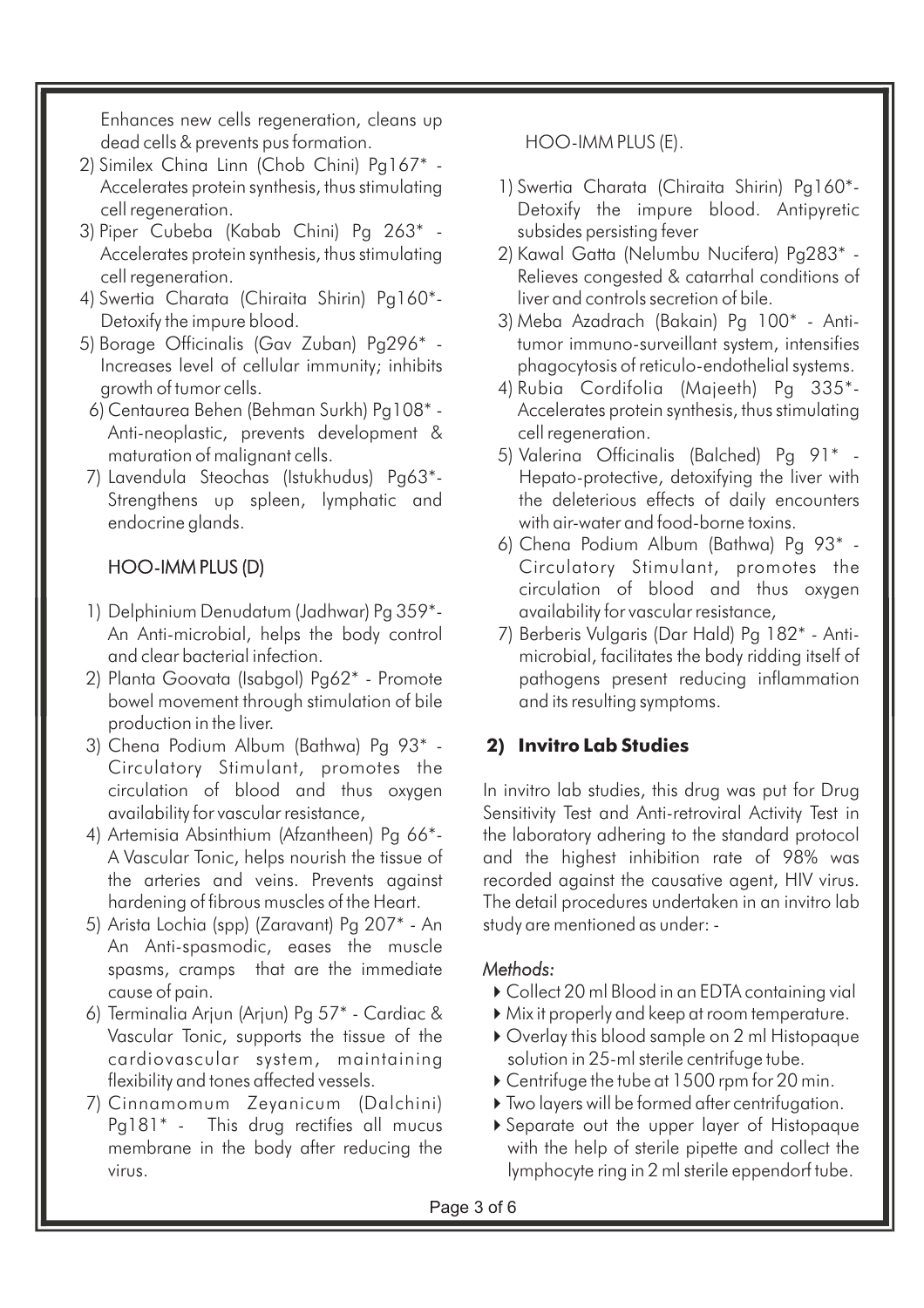- Microfuge it for 1min at the bottom of the eppendorf tube, lymphocytes sediment will be observed.
- Resuspend the sediment in 2-ml fresh RPMI-C Media.
- Prepare the serial dilutions of the drug of our interest or to be tested in the range of 1ug/ml-500 ug/ml.
- Add 500 ul of the lymphocyte culture with the help of sterile pipette / tips and add the appropriate dilution of the drug to the respective culture well along with control without addition of any drug.
- Incubate it in CO2 incubator at 37 degree Celsius (5% Co2).

#### *Results:*

- 1)After incubation, the P-24 ELISA test for the Control and for the Test were done.
- 2)Interpreted the results on the basis of difference in between the Control O.D and Test O.D and calculate the % Inhibition of the viral growth in Test in comparison with Control.
- 3)Example: O.D of the Control always ranges from 0.2-0.4 while the O.D of Test ranges in between 0.004-0.008 that indicates the inhibition of the virus multiplication.

Conclusion: This Test is having lots of significance over the other available tests in the Market as it gives the results within 24 Hrs. It is very effective and economic too but requires skills of overlaying of the blood, preparation of Media, handling of the highly infectious viral lysates, result interpretation etc.

Basic principle of the Test: We are giving the identical conditions for the growth of Virus in control as well as in Test. As we are treating the Test sample with the drug and after incubation the P-24 ELISA give us core protein formation during incubation comparison with control

## **3) Invivo Clinical Studies**

In the Invivo human clinical studies, this drugs were provided as a treatment to the HIV patients through HAKH Medical Foundation and the improvements in the patients physically as well as

pathologically were recorded in proper, controlled conditions through standard procedure and all the blood test pertaining to HIV were undertaken through Molecular Diagnostic Services in association with Reliance Life Science and the reports & blood samples are maintained for more than 3-5 yrs for repeatability of the tests, if required.

The clinical observation of this drug revealed the following improvements in the patients: -

- 1) 7-8 folds decrease in HIV viral load counts within 5-6 weeks of the treatment. $^{7,8}$
- 2) Viral load count decreased to less than detectable limit (<100) within 5-7 months of the treatment.<sup>7,8</sup>
- 3) Augment in CD4 counts were noted to be doubled within 2-3 months.
- 4) 4-6 pounds increment in weight within 2-4 months.
- 5) Relief from HIV symptoms such as fever, diarrhea etc.
- 6) Prophylactic against opportunistic infections.
- 7) No Drug Resistance observed & No STIs required.
- 8)No side-effects and drug interactions observed.

#### **4) Phenomenal change in DNA-PCR Antigen Test**

Patients those continued the treatment for 18-24 months' once attaining the viral load to less than detectable limit and adhering to the instruction strictly, had recorded HIV DNA-PCR Qualitative Antigen Test 'Not Detected' and the test interpreted the blood sample to be negative for the presence of HIV virus. And so the medications were completely stopped for almost one year and again undergone for HIV DNA-PCR Antigen test (Qualitative) and again recorded 'Not Detected'. The same test was repeated for 2 $^{\text{\tiny nd}}$ , 3 $^{\text{\tiny nd}}$  & 4 $^{\text{\tiny th}}$  year after completely stopping the medications and the patients yet recorded 'Not Detected' for the test. The method for the confirming the presence of HIV antigen is HIV DNA-PCR Antigen test (Qualitative) test by Nested PCR Technique.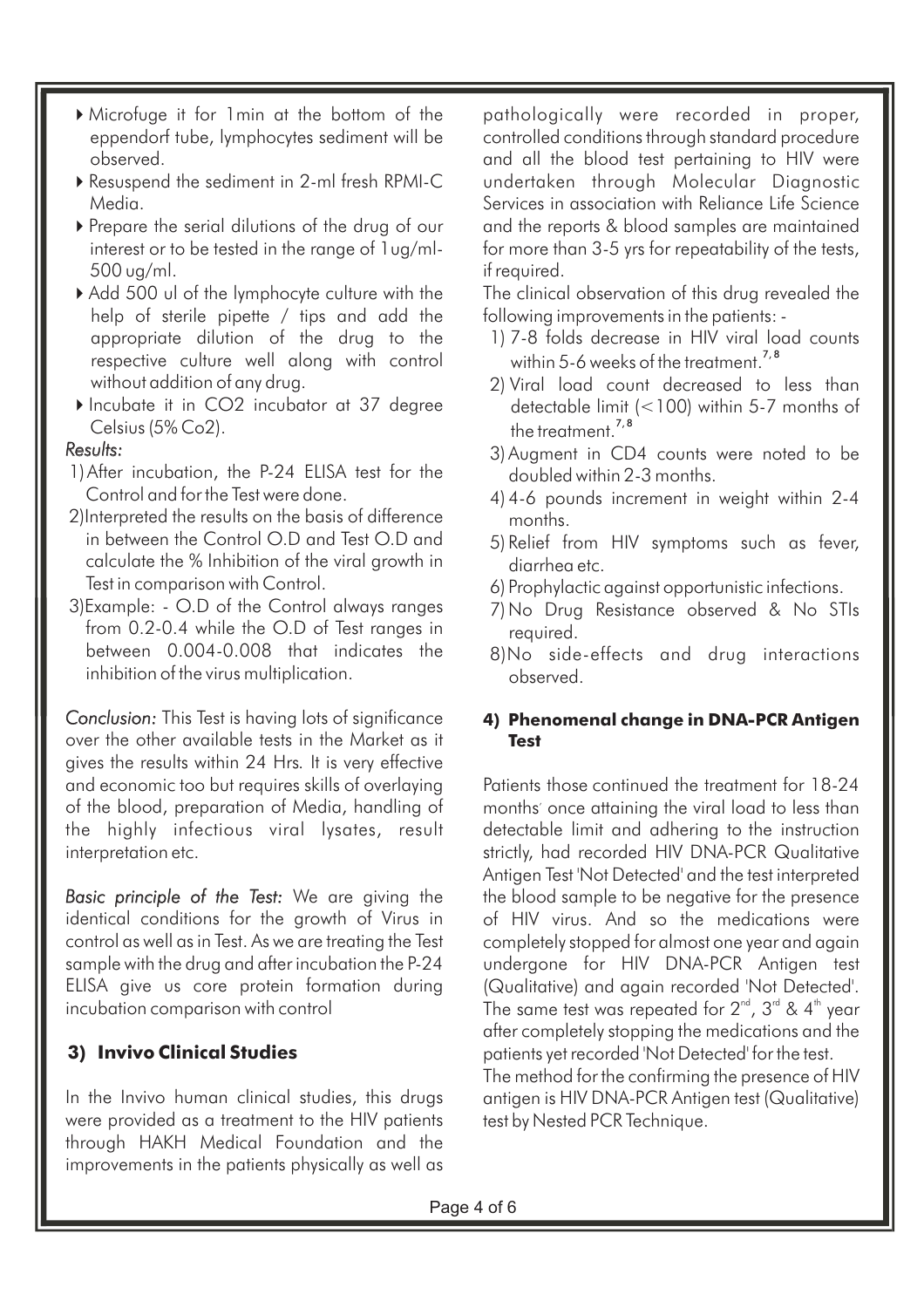#### **Technique involved for Pro-viral HIV DNA-**PCR Antigen Test<sup>2, 3, 4</sup>

C-PCR is highly specific, sensitive for subtype-C strains. It is based on amplifying a region encompassing a long terminal repeat and gag in the first round, followed by two sets of nested primers; one amplifies multiple subtypes, while the other is specific to subtype C. C-PCR, is a multiplexing of two individual regions of the subtype- C virus, thus offering the advantage of reducing false negative results due to genetic diversity. The Leader/gag region is one of the most conserved regions of the virus. C-PCR, therefore, is highly sensitive to detect all infections by HIV-1 regardless of the subtype. The 232-bp Leader/ gag common HIV region was amplified from all the subtypes, while the 138-bp fragment specific to subtype C was restricted to subtype C. C-PCR conditions optimized to detect 1 to 10 copies of plasmid templates containing full genomes of single and/or multiple subtypes in individual and multiplex PCR.

#### **5) A major breakthrough in HIV Treatment: (Present Antigen Vs Present Antibody Test)**

A major breakthrough was recorded when the patients those had completed the treatment with this Unani Anti-HIV drug, undergone HIV Antigen & Antibody Test simultaneously. Their HIV antibody test showed presence of HIV antibodies while their Antigen test showed absence of HIV antigen. This study is detailed as under: -

Method: 6ml serum sample were drawn from the HIV patients who were earlier confirmed HIV positive through Western blot antibody test or HIV DNA-PCR Antigen test and later undergone complete treatment with Unani medicine HOO-IMM PLUS. The sample were cautiously handled as per the NABL guidelines and were sent to a renowned and reliable PCR Molecular diagnostic lab. 3 ml of the sample is to be allocated for Western Blot Antibody test and the other 3 ml for HIV DNA-PCR Antigen test.

*Results:* The above mentioned tests showed that the blood sample is reactive for Western blot Antibody test & Not Detected for HIV DNA-PCR Antigen test. This directly interprets that presently the person is negative for the presence of HIV antigen, though he still carries HIV antibodies authenticating his earlier infection with HIV virus.

response towards HIV antigen to produce *Conclusion:* It could be concluded that our body immune system creates cell mediated immunity antibodies that may persist for a long time, even after the antigen is completely eliminated from the body. The other best example is Mycobacterium Tuberculosis antibodies.

The human body responds to antigen in many different ways. These fall into two major categories:

Antibody-mediated immunity. Antibodies, dissolved in blood, lymph, and other body fluids bind the antigen and trigger a response to it. (This form of immunity is also called humoral immunity).

Cell-mediated immunity (CMI). T cells (lymphocytes) bind to the surface of other cells, display the antigen and trigger a response and may remain in the body for a long time. The response may involve a) other lymphocytes and b) any of the other white blood cells (leukocytes)

#### **6. A major finding, an insight for HIV research: (Past Antibody Vs Present Antibody Test)**

A major finding was uncovered when the patient's earlier Western blot antibody test before starting the treatment was compared with the present western blot test after the treatment. The HIV-1 intermediate Gag precursors P55, P39 and matrix protein P17 and Pol integrase P51 were found to be absent in all the patients who had recorded 'Not Detected' in an HIV DNA-PCR antigen test after the treatment.

The matrix protein P17 MA also plays an important role in the HIV-1 viral life cycle. P17 is responsible for the transfer of viral nucleo capsids from the nuclei to plasma membranes, the site of virus assembly. Thus Gag precursor P39 & Matrix Protein P17 are responsible for a redirection of the assembly process to the membrane of the endoplasmic reticulum.

Thus indicating the absence in the process of new viral assembly of HIV virus in the body.

Western Blot Kit Used : Genelab HIV Blot 2.2 (US FDA Approved)<sup>5,6</sup>